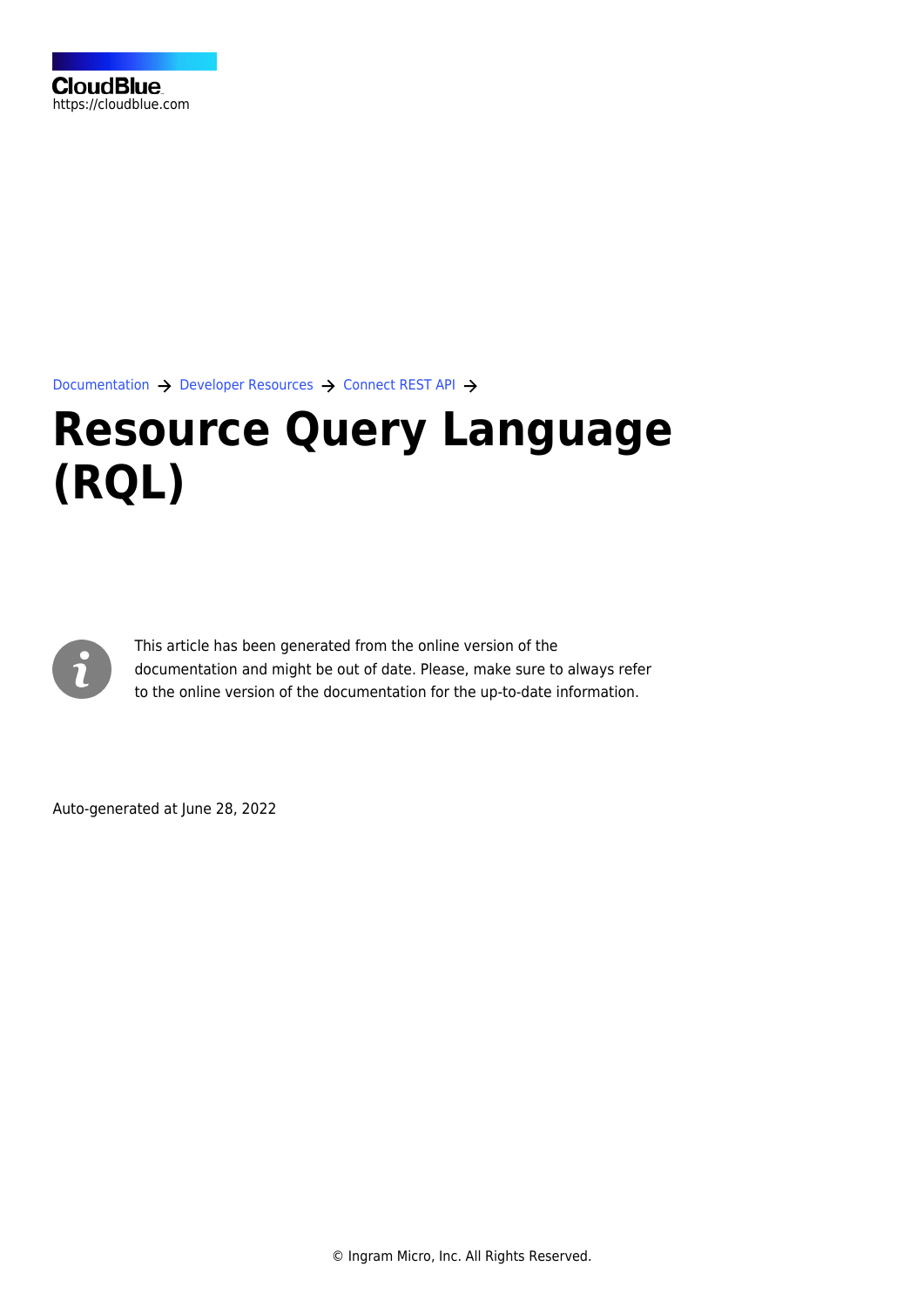## **Introduction**

Data querying is a critical component of the CloudBlue Connect APIs. With the advance of rich client-driven applications, new querying techniques are needed, and Resource Query Language (RQL) defines a very simple but extensible query language specifically designed to work within URIs and query for collections of resources.

# **Video Tutorial**

## **Syntax**

RQL consists of named operators that take a set of arguments and syntactically follows the standard parenthesis's-based call syntax used by many modern languages (Python, JavaScript, C, etc) as prefix notation operators.

Everything in RQL can be expressed as a set of such operators by nesting and sequencing them. Nothing needs to be altered to add new operators. For example, to express a query for all the assets where the 'status' is 'processing':

```
GET /assets?in(status,(processing))
```
RQL is specifically designed for the web, using URI friendly delimiters, and using URI character encoding for all text/string values. The example above could alternately be written in RQL as:

GET /assets?status=processing

This syntax makes it easy to use RQL with a variety of existing tools and processes. Please refer to the following sections our documentation for details on supported operators and syntax.

## **Operators**

Definition of the common operators supported by the CloudBlue Connect modules.

#### **Comparison**

The following comparison operations are supported

#### **eq (property, value)**

Filters for objects where the specified property's value is **equal** to the provided value. Example:

```
GET /assets?status=processing
GET /assets?eq(status,processing)
```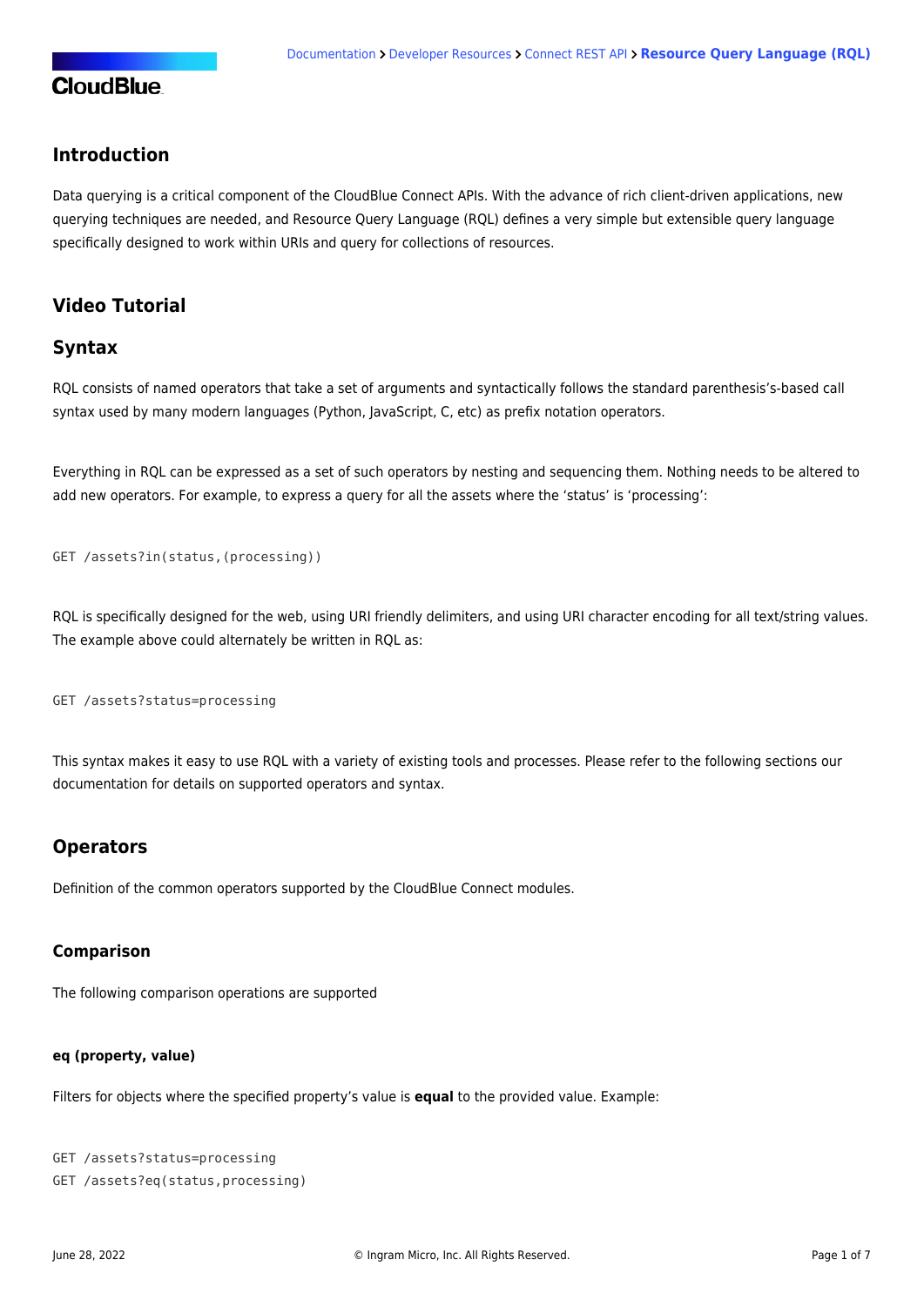GET /assets?status=eq=processing

The above example will filter all assets with status equal to processing.

#### **ne (property, value)**

Filters for objects where the specified property's value is **not equal** to the provided value. Example:

```
GET /assets?ne(status,processing)
GET /assets?status=ne=processing
```
The above example will filter all assets with status NOT equal to processing.

#### **gt (property, value)**

Filters for objects where the specified property's value is **greater** than the provided value. Example:

```
GET /assets?gt(events.created.at,2020-01-01T00:00:00+00:00)
GET /assets?events.created.at=gt=2020-01-01T00:00:00+00:00
```
The above example will filter all assets created after January 01, 2020 excluding the ones created exactly on January 01, 2020.

#### **ge (property, value)**

Filters for objects where the specified property's value is **greater or equal** than the provided value. Example:

```
GET /assets?ge(events.created.at,2020-01-01T00:00:00+00:00)
GET /assets?events.created.at=ge=2020-01-01T00:00:00+00:00
```
The above example will filter all assets created after January 01, 2020 including the ones created exactly on January 01, 2020.

#### **lt (property, value)**

Filters for objects where the specified property's value is **less** than the provided value. Example:

```
GET /assets?lt(events.created.at,2020-01-01T00:00:00+00:00)
GET /assets?events.created.at=lt=2020-01-01T00:00:00+00:00
```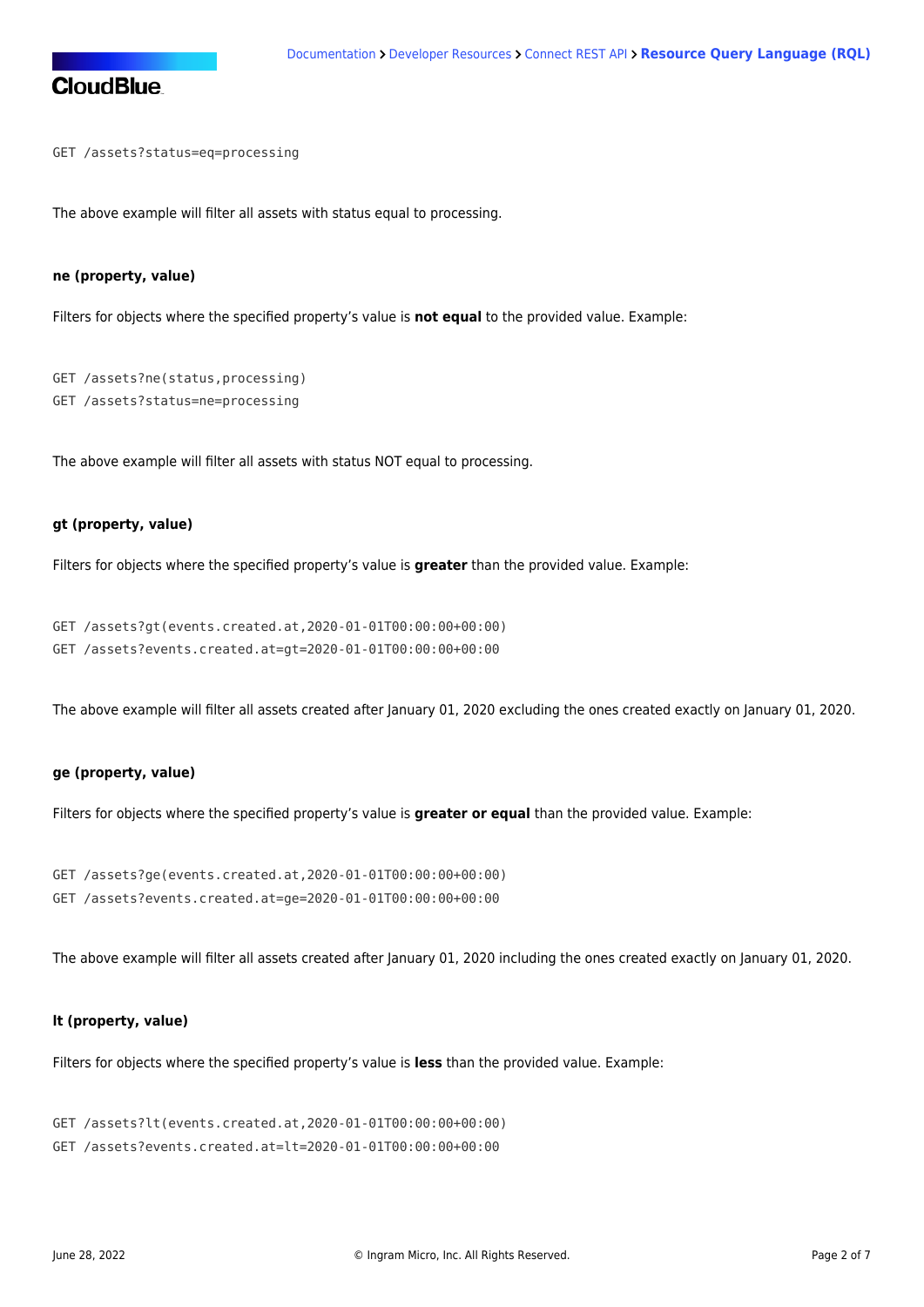

The above example will filter all assets created before January 01, 2020 excluding the ones created exactly on January 01, 2020.

#### **le (property, value)**

Filters for objects where the specified property's value is **less or equal** than the provided value. Example:

```
GET /assets?le(events.created.at,2020-01-01T00:00:00+00:00)
GET /assets?events.created.at=le=2020-01-01T00:00:00+00:00
```
The above example will filter all assets created before January 01, 2020 including the ones created exactly on January 01, 2020.

#### **Search**

#### **like (property, pattern)**

Filters for objects where the specified property's value **matches the pattern (case sensitive)**. Example:

```
GET /assets?like(product.name,*best*)
```
The above example will filter all assets with the product.name property containing "best" string matching the case, i.e. all of the following values: "Best", "BEST" and "BEst" will NOT match the filter criteria.

#### **ilike (property, pattern)**

Filters for objects where the specified property's value **matches the pattern which can include optional special symbol '\*'**. Example:

```
GET /assets?ilike(product.name,*best*)
```
The above example will filter all assets with the product.name property containing "best" string ignoring the case, i.e. all of the following values: "Best", "BEST" and "BEst" will match the filter criteria.

#### **search = pattern**

Search allows filtering by all properties supporting such lookups that match a given pattern. Example:

GET /assets?search=cloud

The above example will filter all assets any property containing "cloud" string ignoring the case, just like it would be with the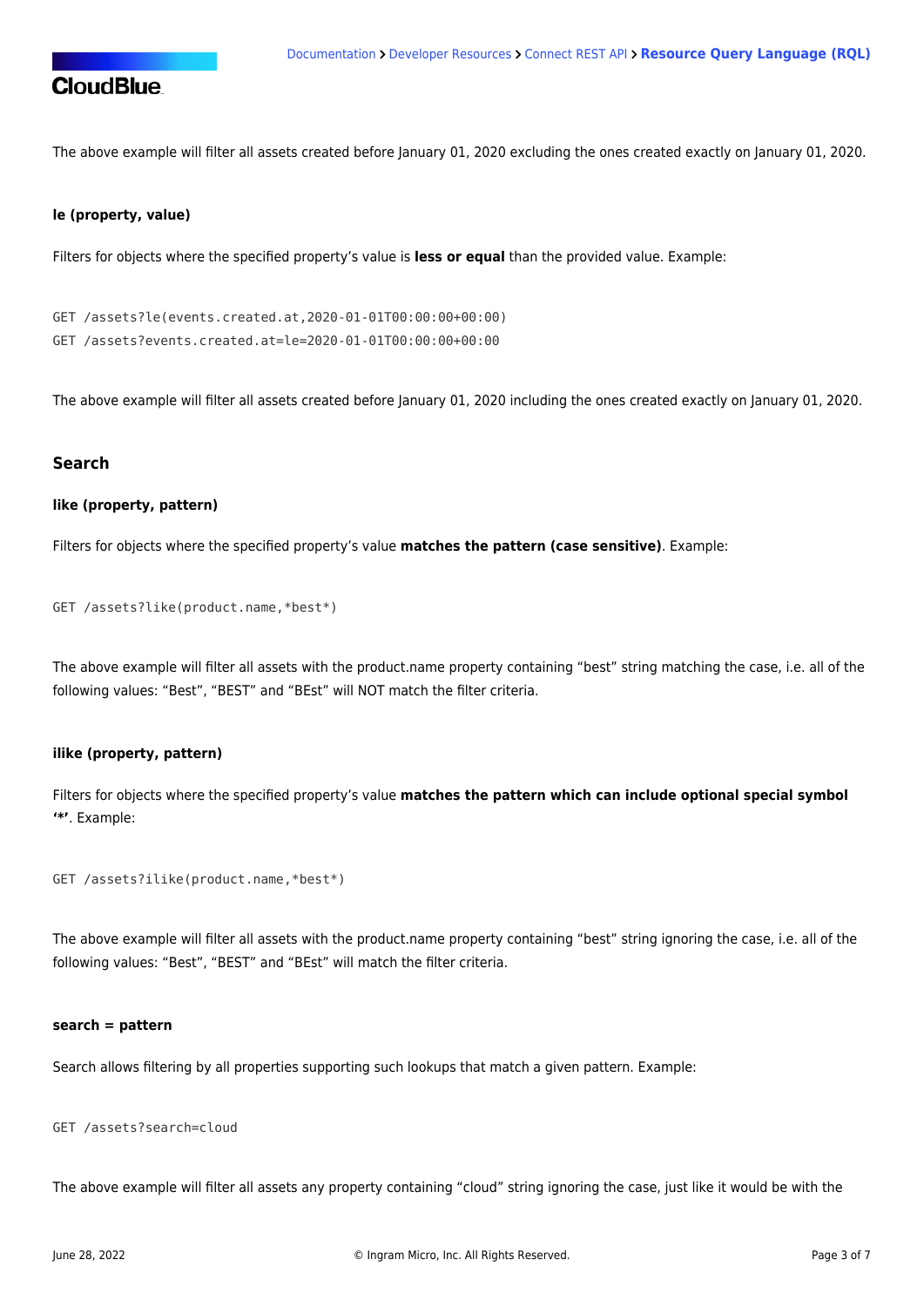'\*cloud\*' search pattern of the ilike operator applied to all the properties supporting the 'search=true' lookup.

### **List**

#### **in (property, array-of-values)**

Filters for objects where the specified property's value **matches any value from the specified array of options.** Example:

```
GET /assets?in(status,(processing,active))
```
The above example will filter all assets with status values from the list of possible value (processing, active).

It is possible to specify just 1 value in the array, in this case query syntax will look like in the following example:

```
GET /assets?in(status,(active))
```
The above example will filter all assets in the 'active' status only.

#### **out (property, array-of-values)**

Filters for objects where the specified property's value **does NOT match any value from the specified array of options.** Example:

```
GET /assets?out(status,(processing,active))
```
The above example will filter all assets with status values NOT from the list of possible value (processing, active).

## **Logical**

**and (query1, query2, …)**

Allows combining results of 2 or more queries with the logical AND operator. Example:

```
/products?id=PRD-0000-0001&like(name=*best*)
/products?and(id=PRD-0000-0001,like(name=*best*))
/products?id=PRD-0000-0001,like(name=*best*)
```
The above example will filter all products with either ID that equals 'PRD-0000-0001' AND name containing the string 'best' in them.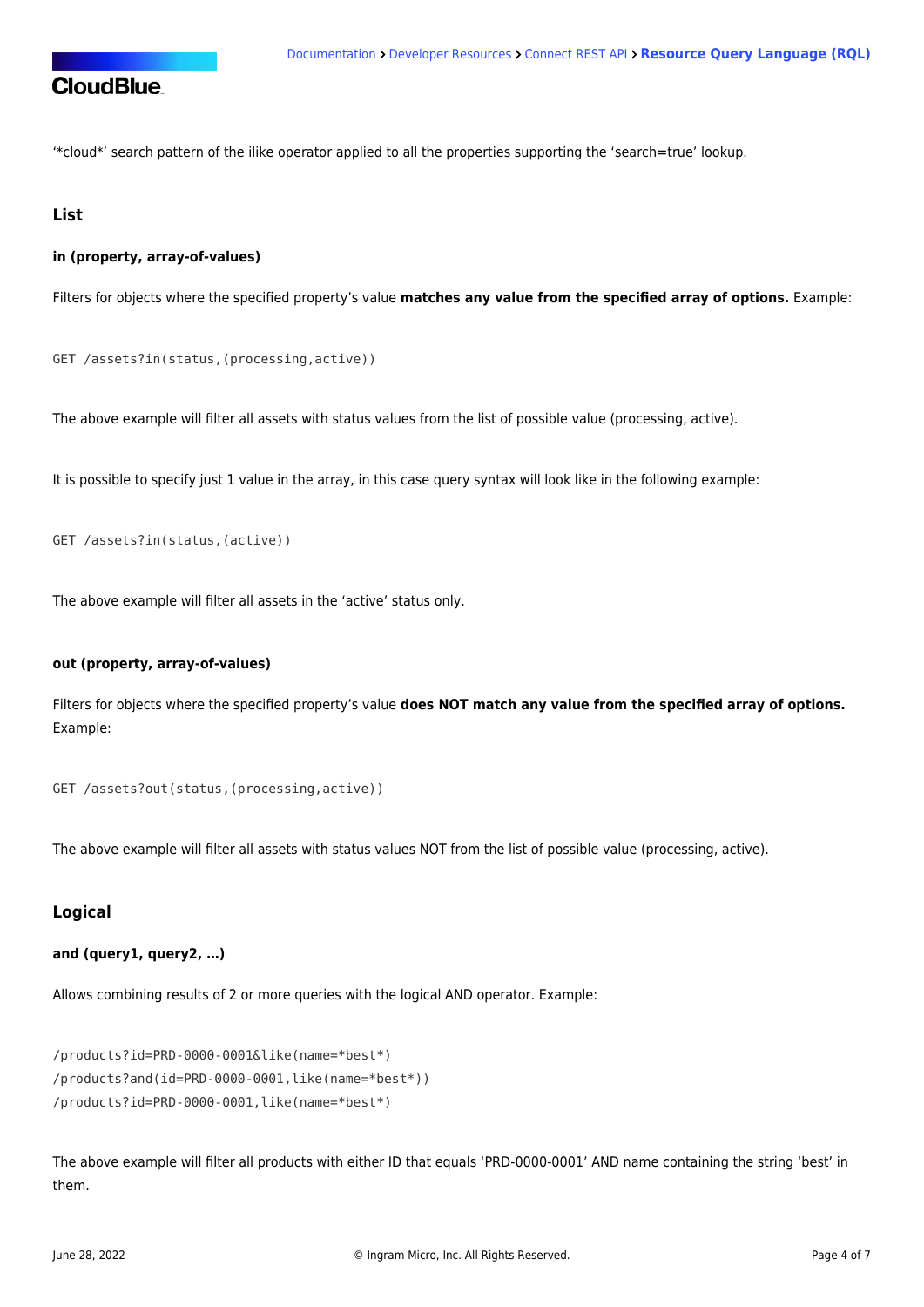#### **or (query1, query2, …)**

Allows combining results of 2 or more queries with the logical OR operator. Example:

```
/products?(id=PRD-0000-0001|like(name=*best*))
/products?or(id=PRD-0000-0001,like(name=*best*))
/products?(id=PRD-0000-0001;like(name=*best*))
```
The above example will filter all products with either ID that equals 'PRD-0000-0001' OR name containing the string 'best' in them.

#### **not (query)**

Allows to **invert** results of the query that is passed to this operator. Example:

```
GET /assets?not(product.name=empty())
```
The above example will filter all assets linked to products with a non-empty name.

#### **Constants**

#### **null ()**

Special constant allowing to reference values that are not set. A null value does not point to any particular value. A null value is a false value. Example:

```
GET /assets?product.description=null()
GET /assets?eq(product.description,null())
```
The above example will filter all assets linked to products with a non-initialized description property. Note that null is not the same as empty value covered in the following section of this document.

#### **empty ()**

Special constant allowing to reference empty values (e.g. "). Example:

```
GET /assets?product.description=empty()
GET /assets?eq(product.description,empty())
```
The above example will filter all assets linked to products with an empty description property. Note that null is not the same as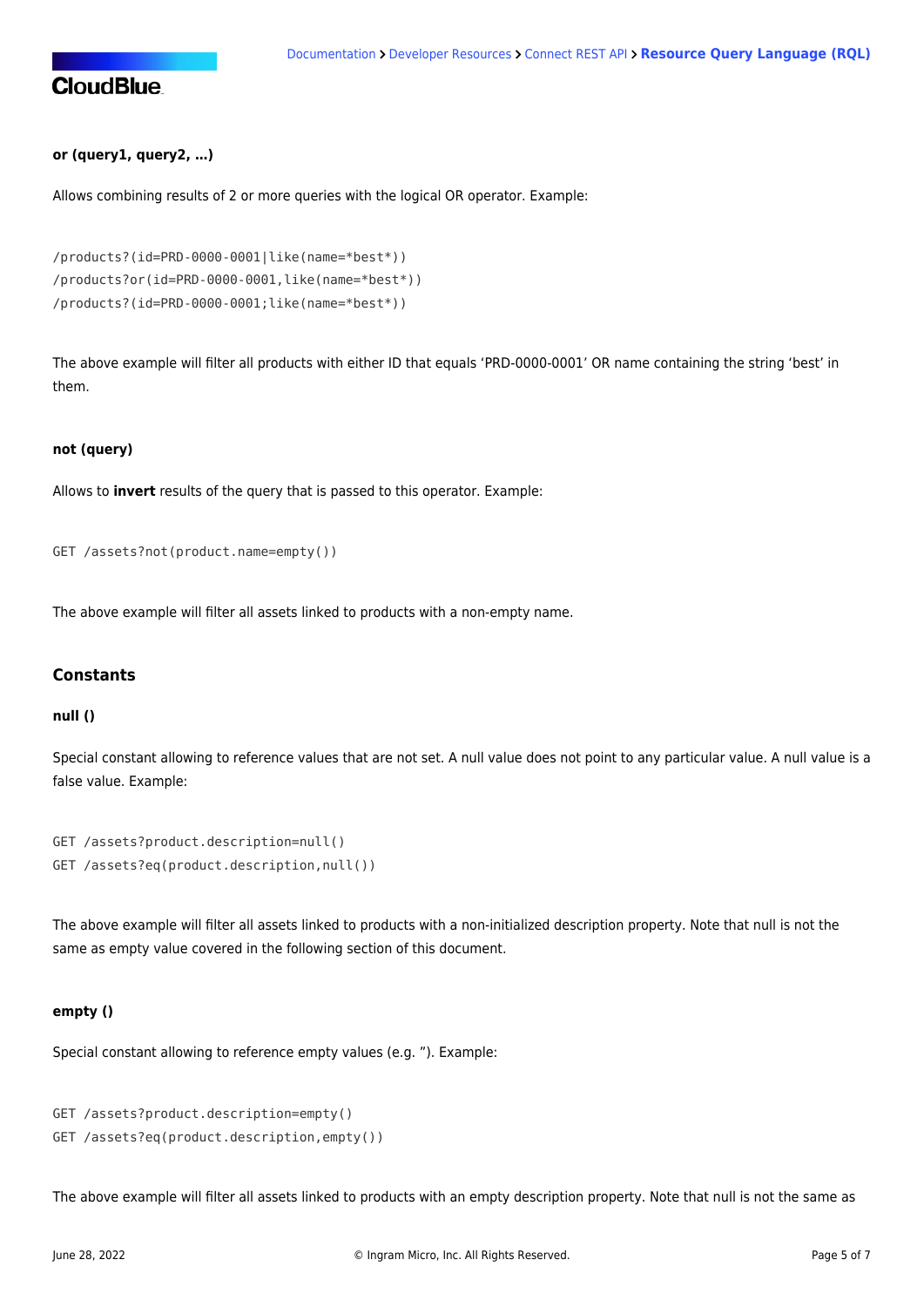empty value covered in the previous section of this document.

## **Pagination**

#### **limit = value**

Allows limiting the number of objects returned as a result of the query. If not provided, returns the default number of objects for the specific endpoint. Example:

GET /assets?limit=100

The above example will return up to 100 assets of the query results.

#### **offset = value**

Allows offsetting objects calculated as a result of the query. If not provided, defaults to 0. Offset is typically used together with the limit property. Example:

GET /assets?offset=500&limit=100

The above example will return up to 100 assets starting from the offset 500 from the beginning of the collection.

#### **Other**

#### **ordering (+property1, -property2, …)**

Allows defining the ordering of the resulting query by one or multiple properties. The '+' stands for ASC ordering and '-' for DESC order. By default, any property is assumed to have ASC ('+') order. Example:

GET /assets?ordering(+events.created.at,-product.name) GET /assets?ordering(events.created.at,-product.name)

The above example will order (sort) results of the query first by the events.created.at property followed by the product.name.

#### **select (+property1, -property2, …)**

Allows including/excluding a set of fields with optimization of querying at the same time. Example:

```
GET /assets?select(+stats,-product)
GET /assets?select(stats,-product)
```